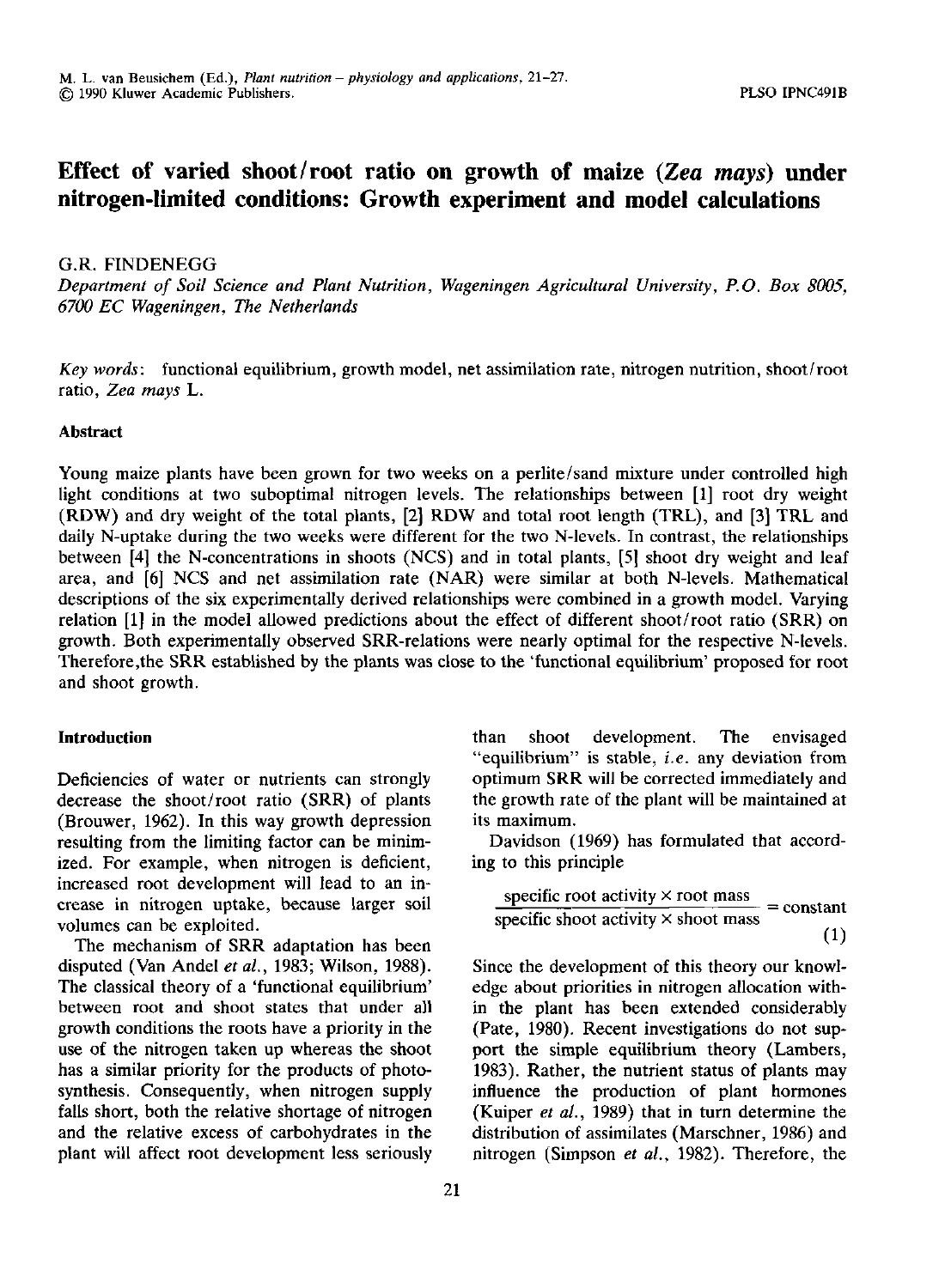self-optimalisation of the SRR cannot be taken as guaranteed any more.

In relation with crop production the question arises therefore, whether the growth of plants under nutrient limited conditions may be improved by a manipulation of SRR (e.g. by application of hormones).

This question is difficult to answer experimentally. Application of hormones may cause other physiological responses besides a shift in SRR. The effect of root pruning or defoliation is only transient, because plants quickly return to their original SRR (Brouwer, 1962). Evaluating formula (1) with experimental data is embarrassed by the fact that usually SRR and the activities of roots and shoots are continuously changing during growth (Cooper and Thornley, 1982; Hunt and Burnett, 1973).

The aim of the present study was to evaluate the effect of different SRR's on growth rate by means of dynamic simulation. Nitrogen uptake rate was chosen as the factor limiting root activity and photosynthetic dry matter increase was considered as the principal shoot activity. Maize plants were grown at two N-levels, both growth limiting, so that different SRR's were established. The net assimilation rate as a function of leaf nitrogen and the nitrogen uptake rate as a function of root length were followed during two weeks. Subsequently the effect of various SRR's could be estimated for both N-levels by means of a dynamic simulation model.

# **Methods**

Maize seedlings *(Zea mays* L. LG 11) have been grown in 17 L-containers on a sand/perlite mixture  $(1:2 \text{ v/v})$ . Once a day the pots were rinsed with an excess of nutrient solution which replaced the total moisture of the pot. The composition of the basic nutrient solution was:  $5 \text{ m}$ CaCl<sub>2</sub>, 2 mM MgSO<sub>4</sub>, 2 mM KH<sub>2</sub>PO<sub>4</sub>, 2 mM  $K_2SO_4$ , Fe-EDTA and micronutrients.

There were two nitrogen treatments: 15 pots were treated with the basic solution containing  $0.2 \text{ m}M \text{ Ca}(\text{NO}_3)_{2}$  ('N-level 0.4'), and 15 pots with solution containing  $1.0 \text{ m}M$  Ca (NO<sub>3</sub>), ('Nlevel 2.0').

Growth conditions were 25°C, a light-dark cycle of 16:8 hours (light intensity 90 Watt/ and a relative air humidity of 85%. After one week three replicate pots (with 4 plants each) were harvested from both N-levels (=day 0). The following harvests were on day 3, 7, 10, and 14, when three pots with 2, 1, 1 and 1 plants were harvested, respectively.

Leaf area was determined by a leaf area meter, root length by the line intersect counting method, dry weight after drying at 70°C, and total-N concentrations in destructed root and shoot material with the indophenol blue method (Novozamsky *et al.,* 1974).

# **Results and discussion**

# *Basic growth data*

In Figure 1 dry weight and total N content of roots and shoots, leaf area and root length are plotted for both N-levels against time. The solid lines shown in the figure are polynomial regression lines, calculated using the formula

$$
\ln x(t) = a + b \cdot t + c \cdot t^2 + d \cdot t^3 \tag{2}
$$

where  $ln(x)$  is the logarithm of the parameter x at time t (in days), and a, b, c, and d are the polynomial coefficients. The correlation coefficients (r) are indicated in the figure.

# *Growth relationhips*

Relationships between growth parameters, as deduced from basic growth data were used for the growth model. In this section it is described how these relationships were derived. Regression data of the basic parameters as presented in Figure 1, with daily intervals were used for the calculations. Root dry weight was plotted against total dry weight (Fig. 2). As expected, the SRR at the N-level 2.0 was higher than at the N-level 0.4. However, SRR was not constant but increased with age at both N-levels. This resulted in positive intercepts of the regression lines on the DMR-axis (Fig. 2). The line linking root dry weight and root length (Fig. 3) is steeper at the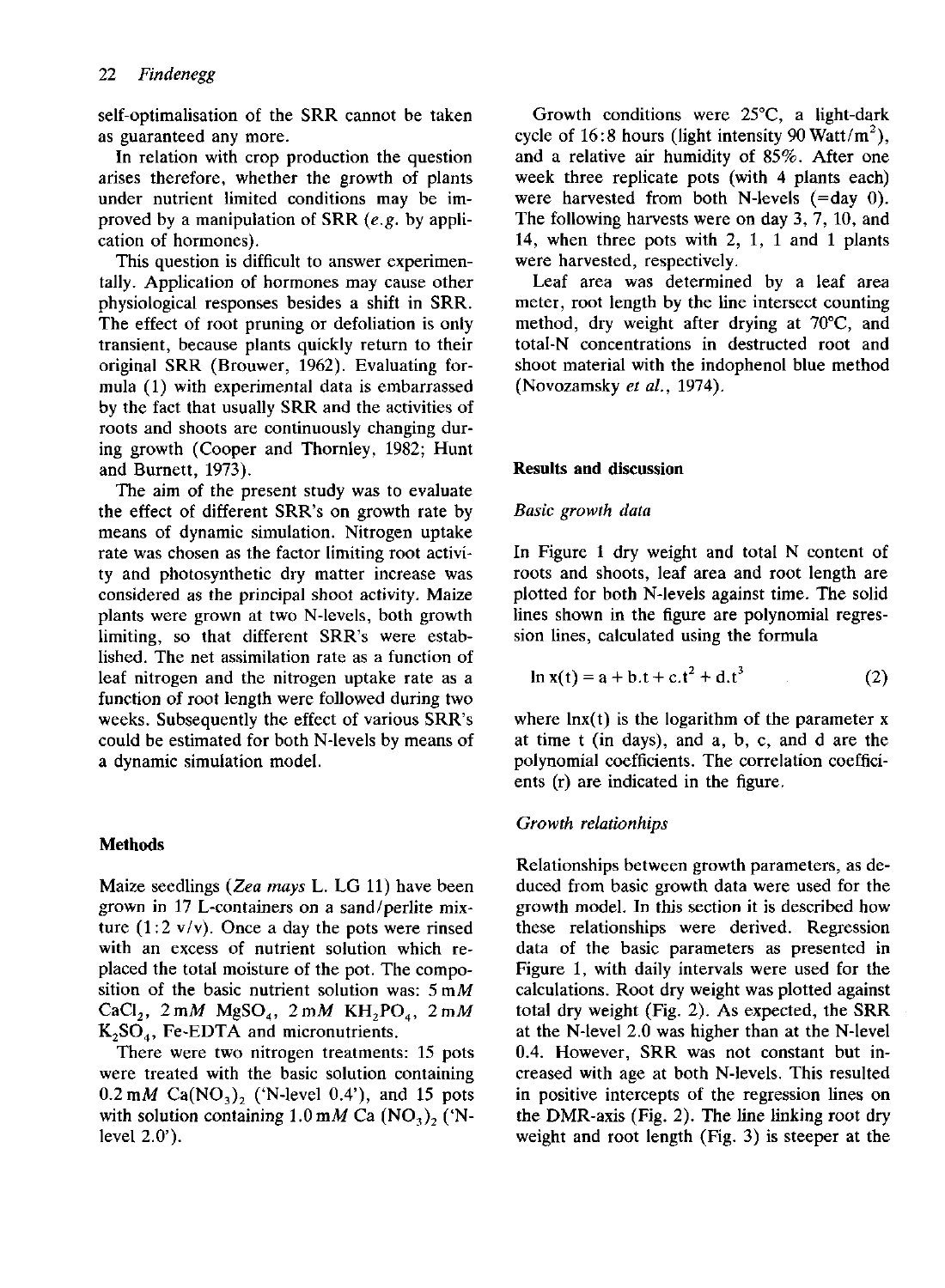

*Fig. 1.* Dry weight (g/plant) and total N-content ( $\mu$ mol/plant) of roots and shoots, leaf area (dm<sup>2</sup>/plant) and tot (m/plant) of young maize plants during two weeks of growth under controlled conditions.  $\bigcirc$  N-level 0.4;  $\bigcirc$  N-level 2.0. Polynomial regression lines; the numbers indicated are correlation coefficients.

0.4 compared to the 2.0 N-level, indicating that thinner roots were formed at the lower N-level.

The daily rinsing of the root medium with nutrient solution prevented depletion of the rooting medium and led to a rather constant daily N-uptake rate per cm root length  $(ΔNT)$  as seen from the nearly proportional increasing lines in Figure 4. The uptake rate (slope of the line) was roughly 5 times higher for the N-level 2.0 compared to the level 0.4. This corresponds with the fivefold  $NO<sub>3</sub>$ -concentration in the nutrient solution of this treatment. In Fig. 5 the nitrogen concentration in the shoot (NCS) is plotted as a function of the nitrogen concentration in the total plant (NCT). NCS can fairly well be described as  $1.16 \times NCT$  for both Nlevels.

The net assimilation rate (NAR) has been calculated by dividing the daily dry weight increase *ADMT* by the leaf area. The relation between NCS and the NAR is presented in Figure 6. For the description a modified Michaelis-Menten curve has been used that allows for a minimum concentration in the tissue.

Apparently, the dependence of NAR from NCS is influenced by age. For both N-levels the NAR was overestimated at the beginning of the growth period whereas it was underestimated at the end (solid arrows). There are several explanations for this. For example, the mean light intensity experienced may have increased with plant size, because of the decreasing distance from the light source. Further, the ratio of leaf to stem weight changed during the experiment and the conversion of assimilates into leaf and stem material may occur with different efficiency.

A correction for this age effect has been con-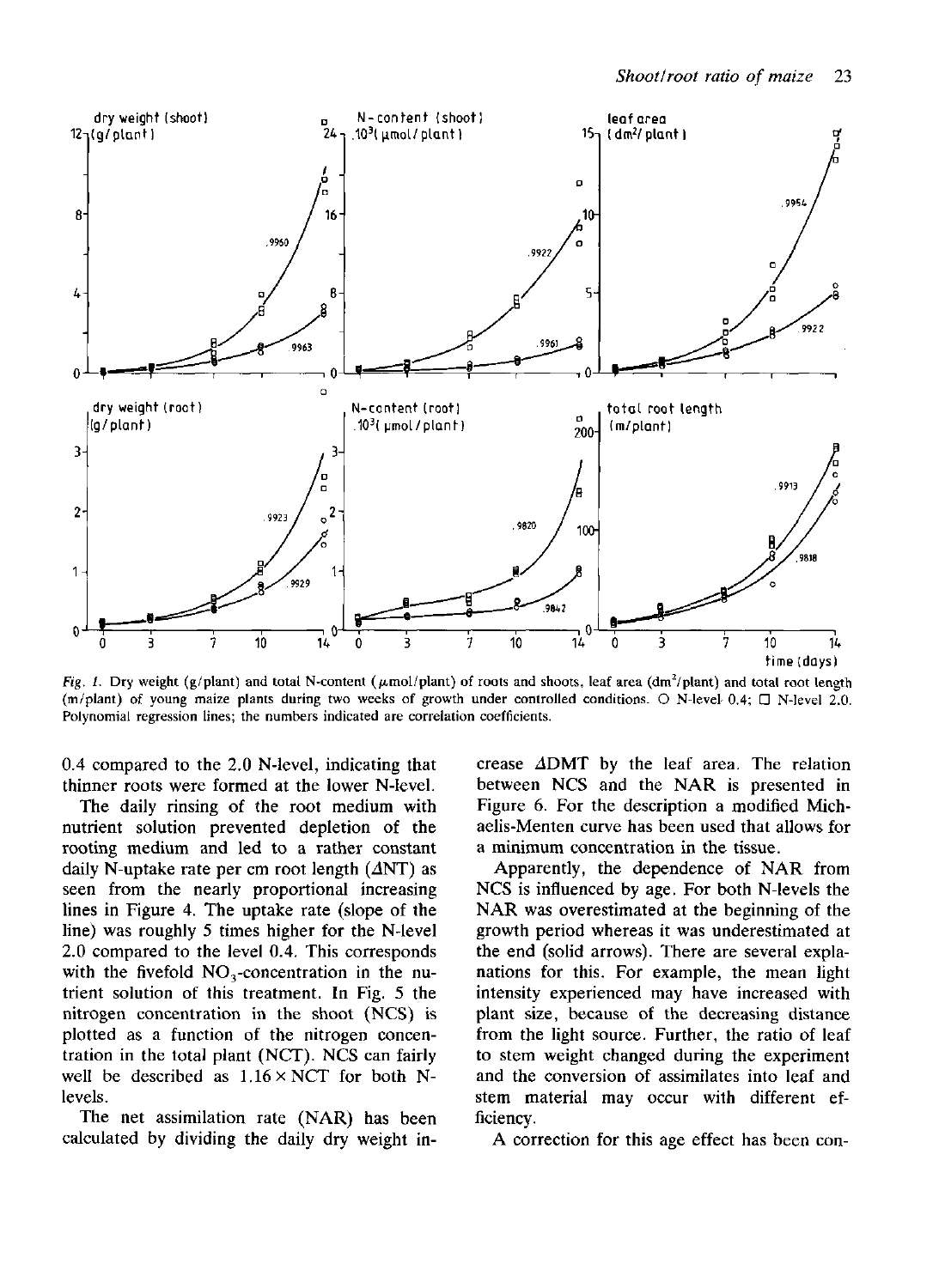

*Fig. 2.* Relation between dry matter of roots and dry matter of total plants as derived from regression data from Fig. 1. Symbols as in Fig. 1. For lines A, C and E see text.

ducted. This correction was based on a quadratic regression of the relationship between [NAR(exp)/NAR(calc)] and time. Data of both N-levels were pooled. This correction removed 64% of the deviations of the experimental from

the calculated NAR. There was no visible difference in the relationship between dry weight of the shoot and leaf area between the N-levels (Fig. 7), suggesting that there was little effect of nitrogen supply on specific leaf area.



*Fig. 3.* Relation between the dry matter of roots and total root length as derived from regression data from Fig. 1. Symbols as in Fig. 1.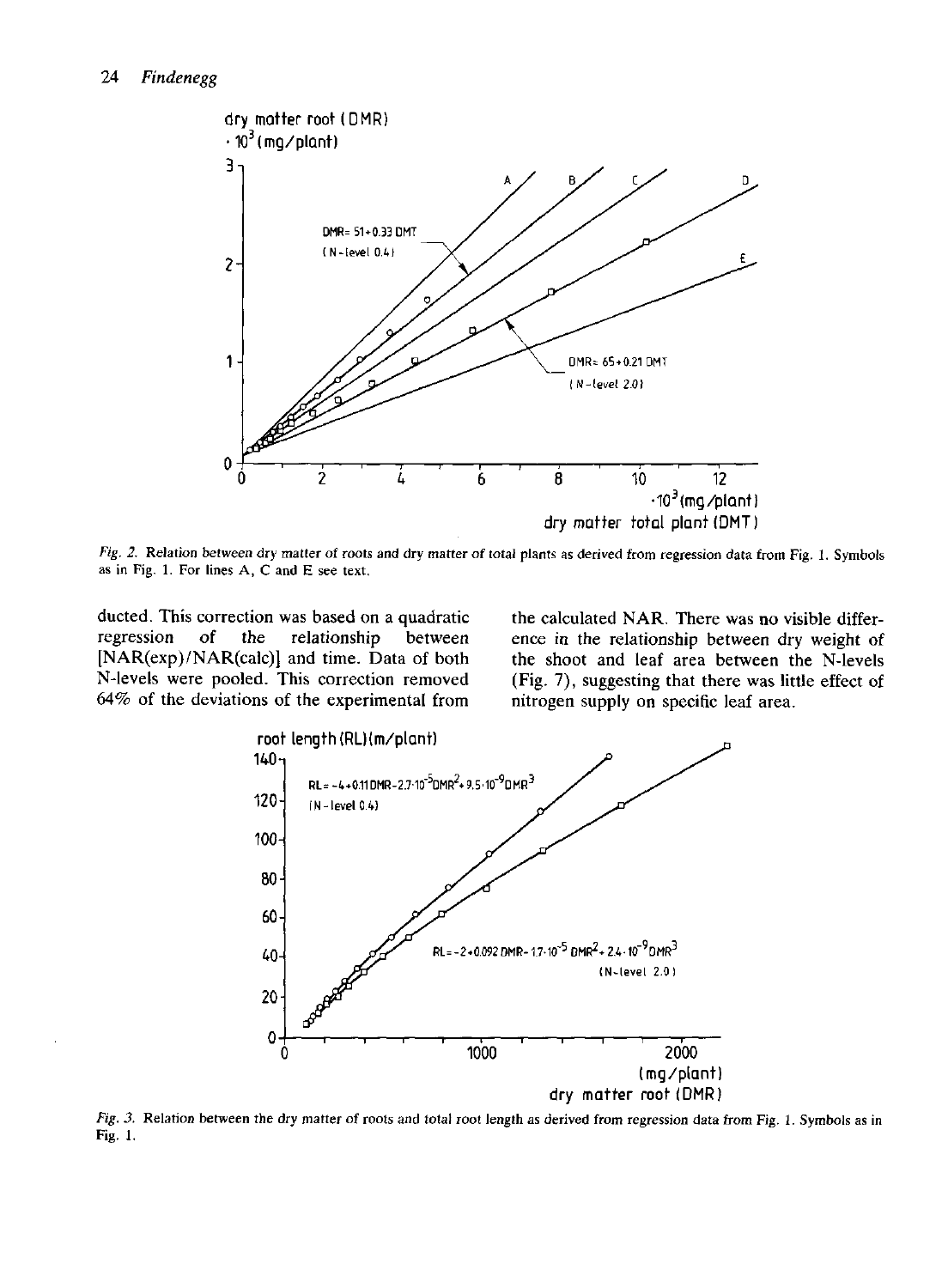

*Fig. 4.* Relation between daily nitrogen uptake and root length as derived from regression data from Fig. 1. Symbols as in Fig. 1.

#### *Growth model construction*

The model starts with the total dry matter (DMT) and the total amount of nitrogen of one plant (NT) at day 0. The variation of SRR is introduced into the model by dividing DMT into



*Fig. 5.* Relation between the nitrogen concentration in the total plant and the nitrogen concentration in the shoots as derived from regression data from Fig. 1. Symbols as in Fig. 1.

root and shoot weight (DMR and DMS, resp.) according to the relationships A to E depicted in Figure 2. Besides the relations B (derived from N-level 0.4) and D (N-level 2.0) an intermediate relationship (C) as well as two extreme ones (A and E) have been used. Subsequently root length RL is calculated from DMR according to Figure 3 and daily nitrogen uptake  $\triangle N$ T from RL according to Figure 4.

Next the nitrogen concentration of the total plant is calculated by dividing NT by DMT, and the nitrogen concentration in the shoot (NCS) is calculated as a function of NCT (Fig. 5). The net assimilation rate (NAR) is subsequently calculated from NCS (Fig. 6).

Total leaf area (LA) is obtained from DMS according to Figure 7. Finally the daily dry matter increase  $\Delta$ DMT is calculated as the product of LA and NAR, and DMT and NT are updated by adding *ADMT* and *ANT,* respectively. The cycle is repeated for each day of the experiment.

#### *Results of model calculations*

The model was run with the parameters calculated from plants from both N-levels, using theDMT/DMR relationships A to E in either case. When the "real" DMT/DMR relations have been used the calculated growth data did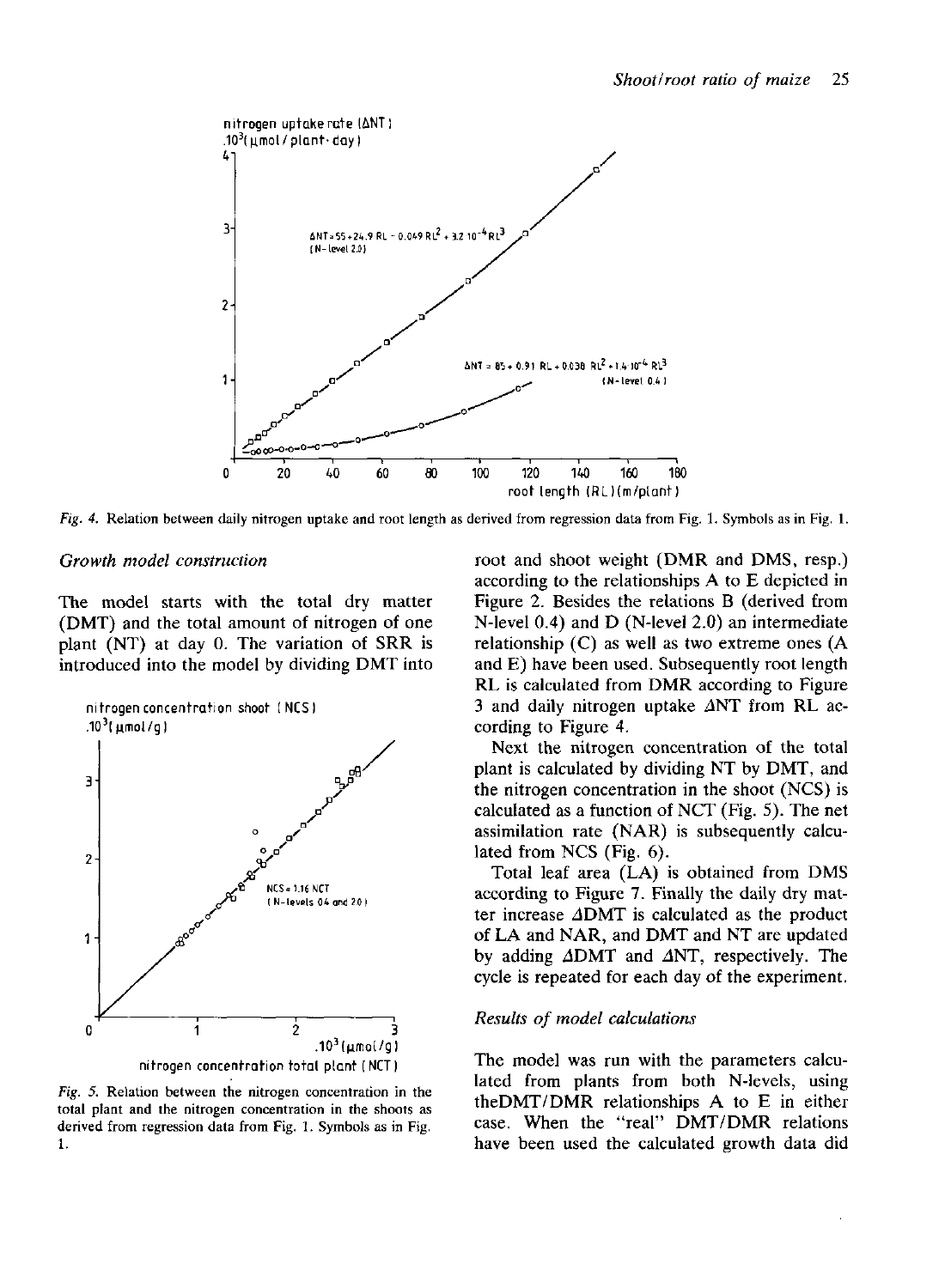

*Fig. 6.* Relation between the nitrogen concentration in the shoot and the net assimilation rate as derived from regression data from Fig. 1. The relation has been corrected tor the time effect (symbols as in Fig. 1) or not corrected (solid arrows).

not deviate too much from the experimental. Typical deviations were 10%; corresponding to the variation between the experimental replicates (Fig. 1). This was true for both nitrogen levels and throughout the experimental period, including final values (Fig. 8). When SRR was varied at the N-level 0.4, DMT was not affected very much. There was a broad range of SRR where nearly optimal growth was realized. The actual SRR of the N-level 0.4 (relation B) was close to the optimum. At the N-level 2.0 the effect of SRR on final weight was much more prounced but again the actual relation (D) was close to the calculated optimum.

It was tested whether this conclusion was still valid when single coefficients in the model were



*Fig.* 7. Relation between the leaf area and the dry matter of shoots as derived from regression data from Fig. 1. Symbols as in Fig. 1.